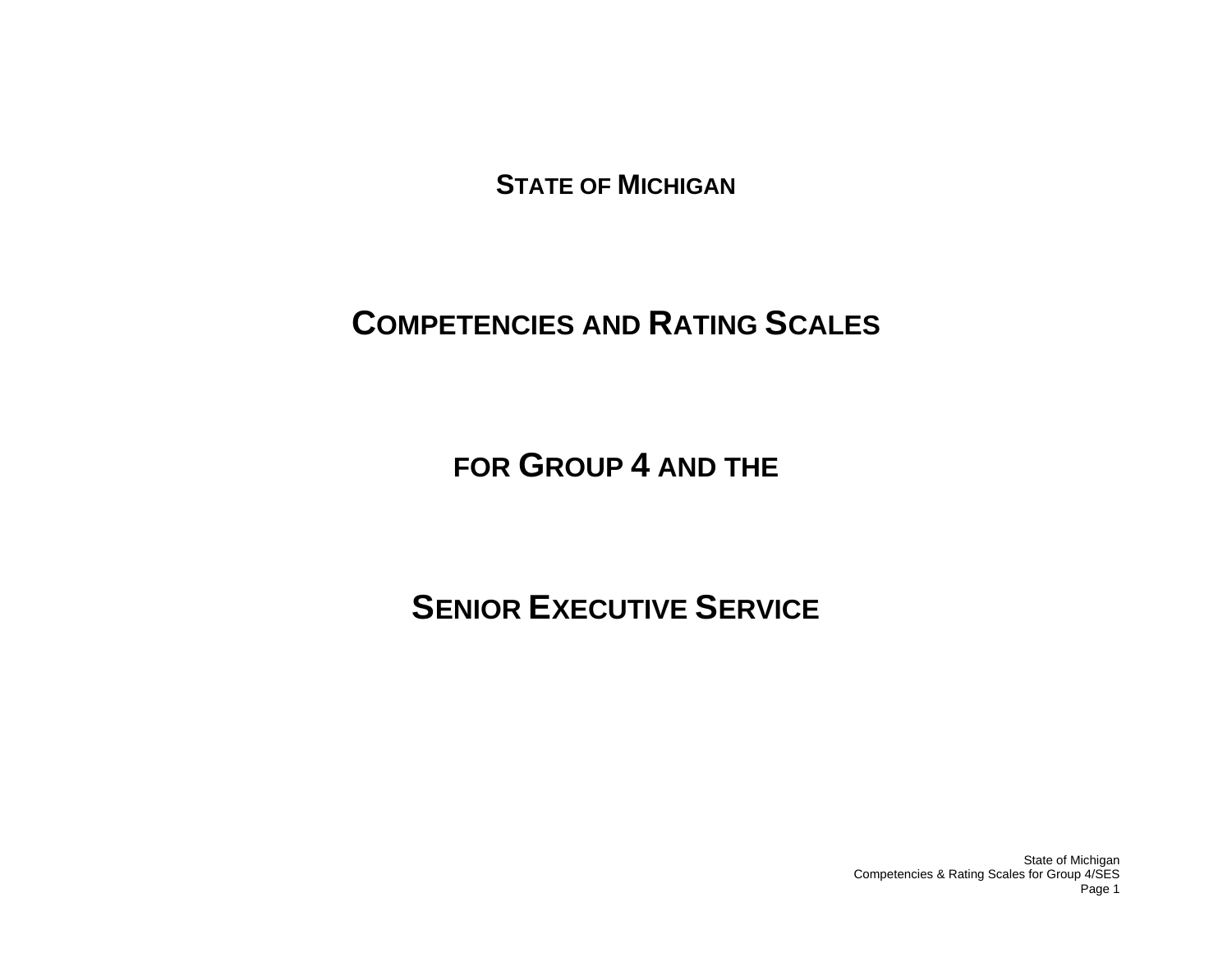## **ADAPTABILITY**

Maintaining effectiveness when experiencing major changes in personal work tasks or the work environment; adjusting effectively to work within new work structures, processes, requirements or cultures.

#### **Needs Improvement**

- •Often resistant to changes; defends and continues to rely upon existing/status quo approaches and procedures.
- •Does not adapt behavior in response to current situational needs.
- •Does not adjust to new work processes and task requirements.

#### **Fully Competent/Meets Expectations**

- •Effectively adjusts behavior in response to changing work environments and work processes.
- •Works well within an ambiguous situation.
- •Adapts ideas and actions based on input from others.
- • Adjusts personal working style and incorporates process improvements to meet the needs of the situation, individual, department, or agency.

#### **Highly Competent/Exceeds Expectations**

- •Excels in an environment of frequently changing work structures and processes.
- •Identifies opportunities and attains a high level of performance or achievement within a newly changed situation or environment.
- •Anticipates work changes and immediately adapts to the new situations and work requirements.

## **ALIGNING PERFORMANCE FOR SUCCESS**

Focusing and guiding others in accomplishing work objectives.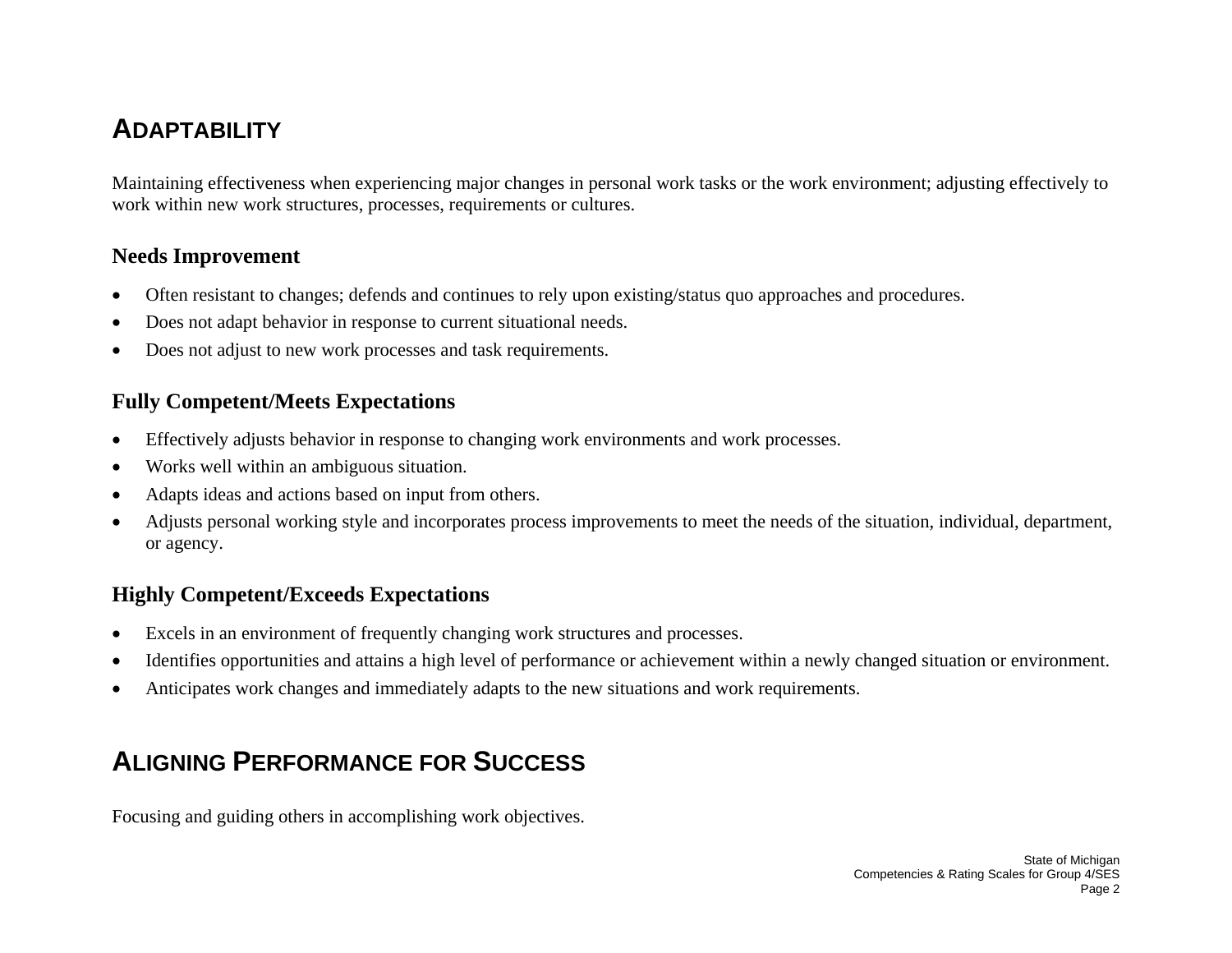#### **Needs Improvement**

- •Criticizes work approach of work efforts without providing information or tools to assist in completing the work successfully.
- • Occasionally avoids or ignores the developmental concerns of selected employees in project assignment and training opportunities.
- •Does not acknowledge or provide feedback on project success.
- • Does not develop goals with employees, provide performance feedback and/or conduct performance evaluations of employees on a timely basis.

## **Fully Competent/Meets Expectations**

- •Outlines preferred approaches, outcomes/objectives and performance expectations with individual staff members.
- • Ensures that appropriate feedback, recognition and rewards for achievement are provided for effective staff performance and professional growth.
- •Collaboratively establishes developmental plans for employees to attain requisite knowledge and skills for job success.
- • Provides periodic evaluation, tracking, individual discussions and acknowledgement regarding each employee's performance relative to expectations and objectives.
- •Rewards others for accomplishing performance goals; takes corrective action with individuals who perform poorly.
- • Provides information necessary for others to accomplish their work effectively; works to eliminate obstacles or barriers to success which are brought to attention by the employee.
- $\bullet$  Develops goals with employees, provides performance feedback and conducts performance evaluations of employees on a timely basis.

- $\bullet$  Constantly seeks ways to enable employees at all positions and skill levels to utilize unique skills and interests, attain optimal success within assigned functions, and understand higher level job requirements and opportunities.
- $\bullet$  Demonstrates strong performance orientation; promotes employees based on performance; sets high performance expectations for staff.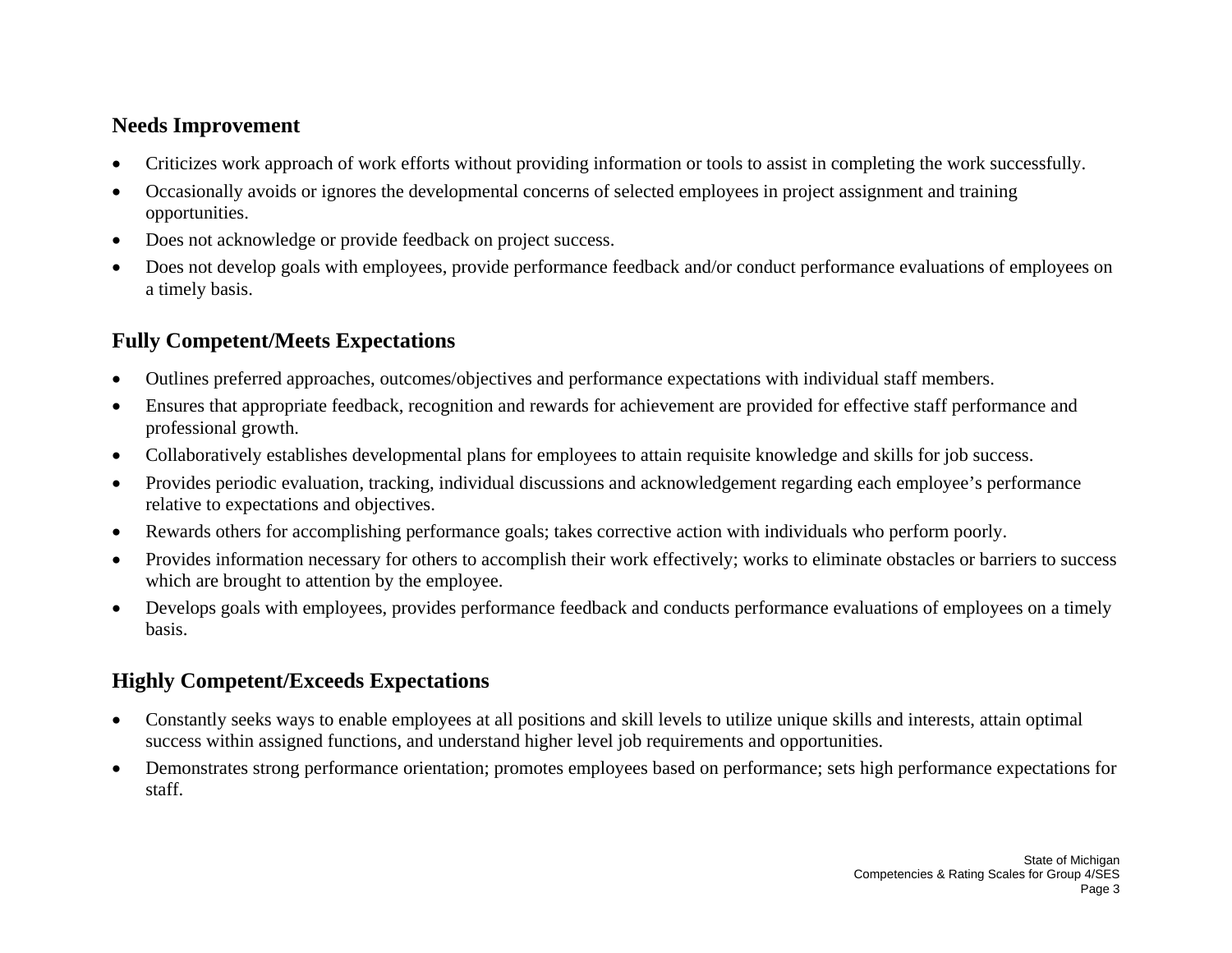- • Devotes regular attention to developmental needs of marginal employees resulting in measurable pattern of higher level performance, project success, or redeployment.
- • Measurable track record of project/departmental successes with contributing employees promoted into higher level positions within own and other agencies.
- • Internally acknowledged and recognized by managers, peers, and direct reports for the identification and development or strong performers.
- •Proactively and supportively guides subordinates actions to assist their person and career development.

## **BUILDING PARTNERSHIPS**

Identifying opportunities and taking action to build strategic relationships between one's area and other areas, teams, departments, units, or organizations to help achieve business goals.

#### **Needs Improvement**

- •Does not go outside of the work unit or organization in doing work unless it is necessary.
- •Considers or explores partnership opportunities only when proposed from outside organizations.
- • Does not take action to establish relationships outside of the organization; does not respond to opportunities to develop outside relationships.
- •Does not give staff time and resources to establish and build relationships across the organization and with external organizations.

## **Fully Competent/Meets Expectations**

- •Participates or assists in the initiation of mutually beneficial partnerships.
- • Explores and evaluates prospective partnership opportunities, including impact upon ancillary functions, which may benefit the respective organizations.
- $\bullet$  Recognizes that other departments or groups can assist in goal attainment; educates self on the functions and capabilities of other areas in the organization.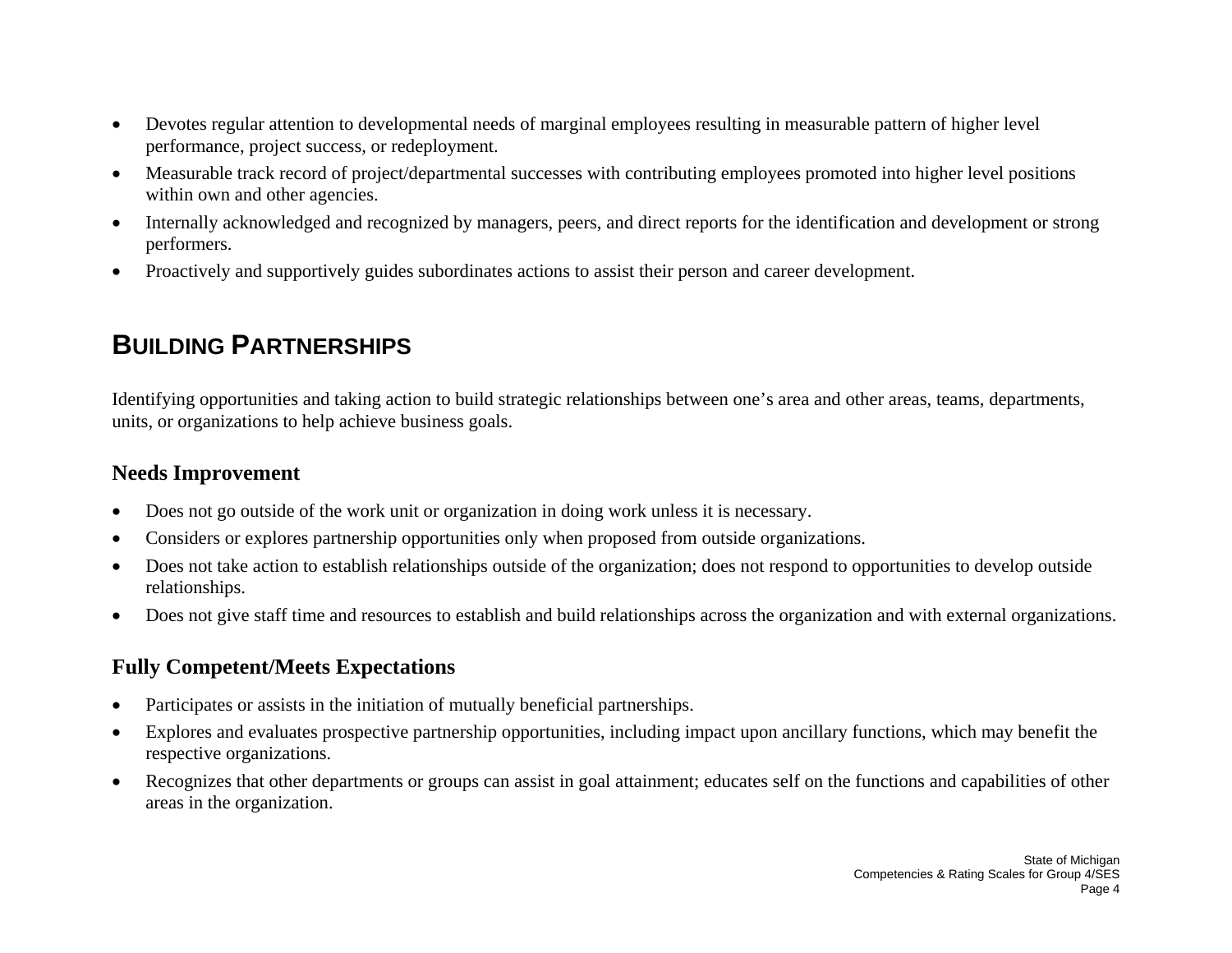- $\bullet$  Determines those areas within one's own operation that might benefit from various partnerships within the public and private sector.
- •Supports staff in the development of partnerships with members in the professional community and other organizations.

#### **Highly Competent/Exceeds Expectations**

- •Consistently identifies and implements partnership opportunities which deliver successful win-win results to each party.
- • Actively seeks and pursues the building of strategic alliances with other organizations; invites members outside the organization to meetings and conferences.
- •Develops strategic relationships and overcomes difficult obstacles to develop relationships.
- • Develops new and unique partnerships, which will support the long-term goals of the organization; considers the long-term impact of the partnership beyond the immediate needs of either member.

## **BUILDING TRUST**

Interacting with others in a way that gives them confidence in one's intentions and those of the organization.

- •Does not consistently follow through on commitments.
- •Often reluctant to disclose key information to others who could benefit from such information.
- •Does not keep confidential or personal information to self; communicates inappropriate information (e.g., rumors, gossip).
- •Sometimes resorts to use of reprisals with others when personal success is jeopardized.
- •Does not treat others in a consistent and fair manner.
- •Doesn't take personal responsibility and places blame when things go wrong.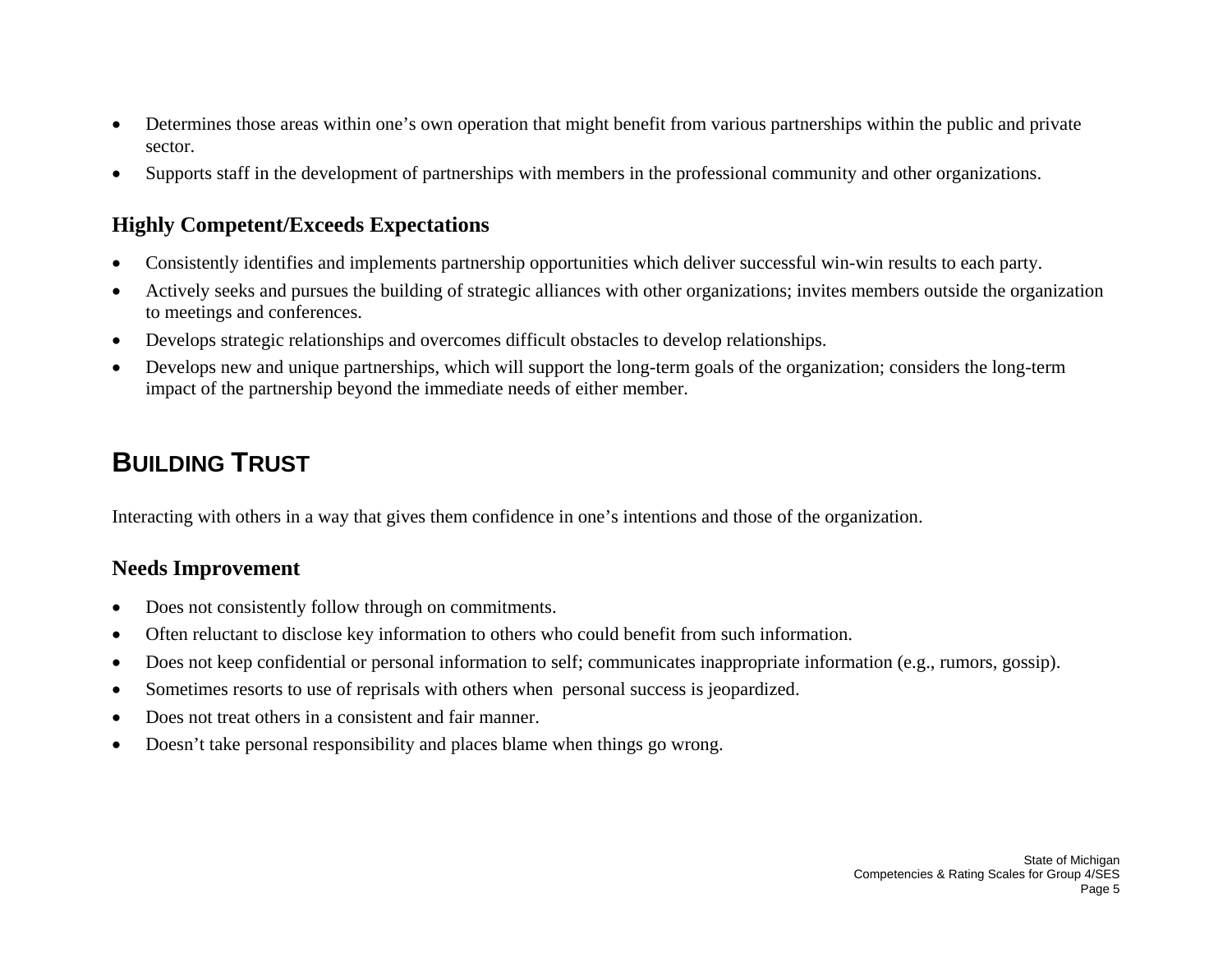#### **Fully Competent/Meets Expectations**

- •Consistently follows through on commitments and promises.
- •Is open and honest in providing positive and negative information (as appropriate).
- •Is trustworthy with confidential information.
- •Demonstrates sensitivity to others' views and unique needs.
- •Is open and honest with others, acknowledging when he/she does not immediately have the answers to a problem or situation.
- •Acknowledges the contribution of others and gives credit where due.

## **Highly Competent/Exceeds Expectations**

- •Acts with integrity and honesty in all actions; keeps promises and commitments, including unpopular or difficult ones.
- • Openly accepts responsibility for setbacks and less successful endeavors; discusses how to amend the situation in the future, including modification of own efforts or actions.
- •Actively and consistently builds relationships of trust with peers, subordinates, and upper management.

# **COMMUNICATION**

Clearly conveying and receiving information and ideas through a variety of media to individuals or groups in a manner that engages the audience, helps them understand and retain the message, and permits response and feedback from the audience.

- •Often has difficulty in succinctly stating or writing key points regarding an issue or concern.
- •Communications are one-way; fails to process or incorporate input, feedback and response of message recipient.
- •Inappropriate tone or attitude in communications process.
- • Communication is not clear or persuasive to the audience for which it is intended; relies on jargon or complex wording when inappropriate.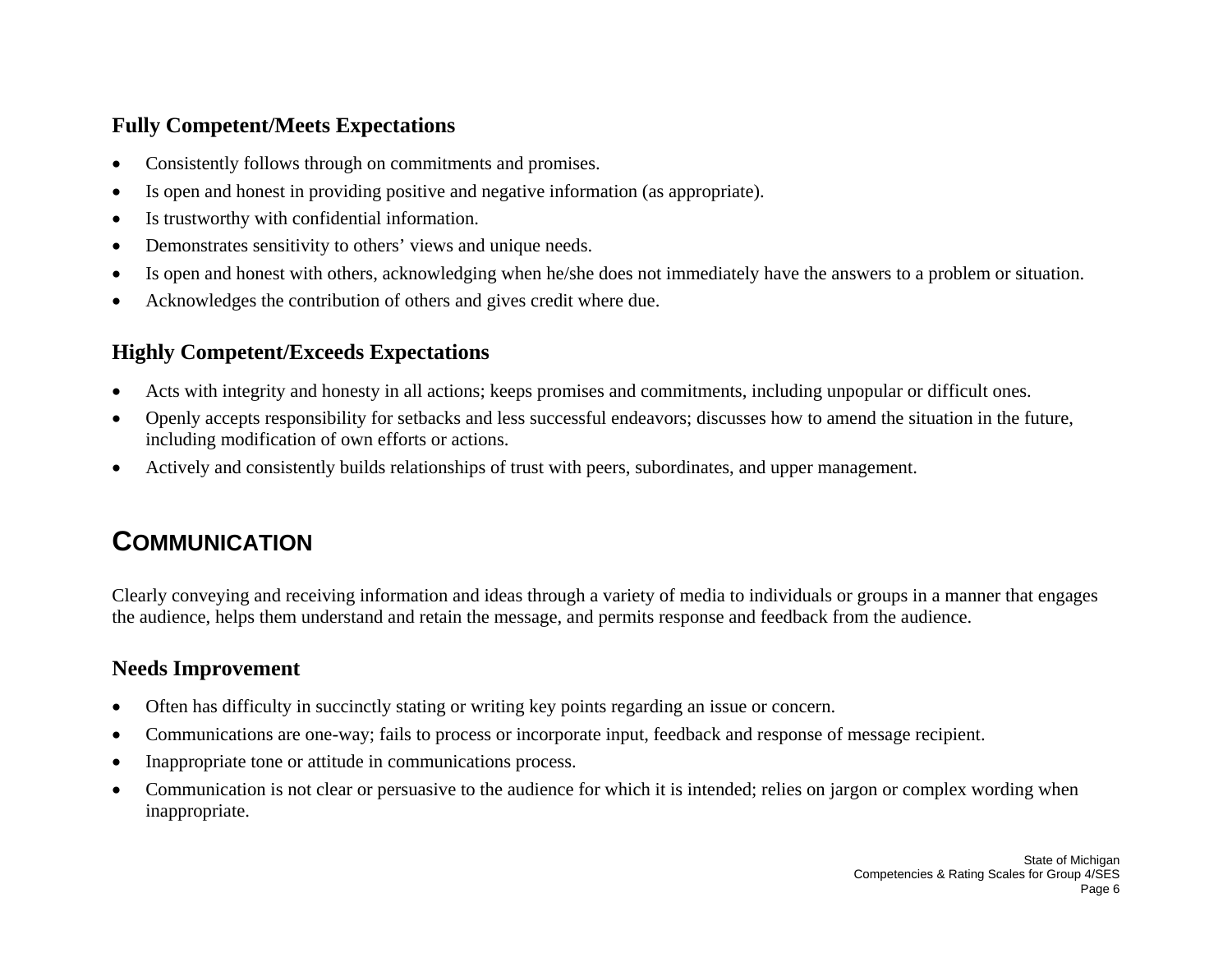$\bullet$ Demonstrates a lack of sensitivity when communicating with others.

### **Fully Competent/Meets Expectations**

- •Effective in both providing and receiving information and data.
- •Communications are generally clear and easy to understand.
- •Factors in the issues and capabilities of the audience in prospective communications.
- •Accurately assesses who/which groups should receive message, and respects the existing chain of command.
- •Organizes messages to include appropriate introduction, key content and summary.

### **Highly Competent/Exceeds Expectations**

- •Consistently articulates, in verbal and written form, otherwise complex ideas in a concise and easy to understand manner.
- •Highly persuasive in communications; presents ideas in a manner which actively engage the listener or reader.
- • Highly effective in active listening; can accurately restate the sender's message in different words and terms while also considering the recipient's preferences and communication style.
- $\bullet$ Skilled in public speaking with the ability to effectively address a variety of groups and situations.

# **CUSTOMER FOCUS**

Making customers and their needs a primary focus of one's actions; developing and sustaining productive customer relationships.

- •Fails to provide quality service to the customer; receives customer complaints.
- •Often fails to provide customer with essential and appropriate information in a timely fashion.
- •Uses or distorts existing (or absence of specific) rules or procedures to justify avoiding service to customer groups.
- •Inflexible or unwilling to take appropriate risks to meet the needs of the customer.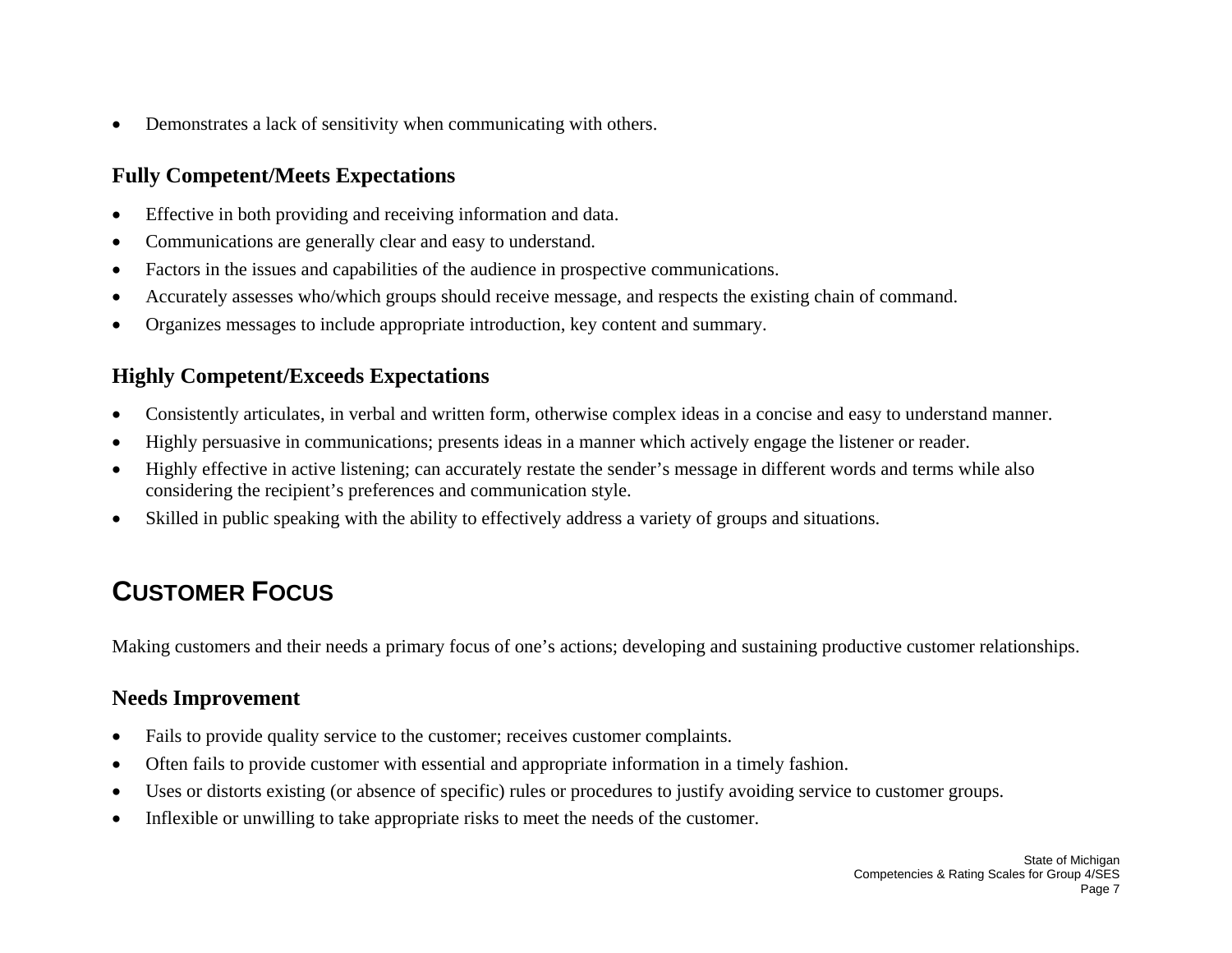$\bullet$ Does not recognize the Department's value of customer service.

#### **Fully Competent/Meets Expectations**

- • Provides polite, accurate and timely information in response to customer requests; informs and educates customer regarding available alternatives where they exist.
- •Uses customer feedback to improve customer service.
- •Explains difficult information in a manner focused on the customer's perspective and level of knowledge.
- •Establishes positive relationships with customers.
- •Effectively managers customers when deadlines can not be met; provides alternatives to help them meet their needs.
- •Focuses on service and service quality within everyday activities and tasks.
- • Describes the services of the organization to other persons or departments and demonstrates how its services can support their needs.

## **Highly Competent/Exceeds Expectations**

- •Consistently exceeds customer expectations by anticipating needs and proactively making recommendations.
- •Actively seeks feedback from customers to identify ways to continuously improve customer service.
- •Establishes and nurtures collaborative, highly effective relationships and level of trust with most ongoing customers.
- $\bullet$ Works to eliminate organizational procedures or barriers that interfere with providing outstanding customer service.

# **DECISION MAKING**

Identifying and understanding issues, problems, and opportunities; comparing data from different sources to draw conclusions; using effective approaches for choosing a course of action or developing appropriate solutions; taking action that is consistent with available facts, constraints, and probable consequences.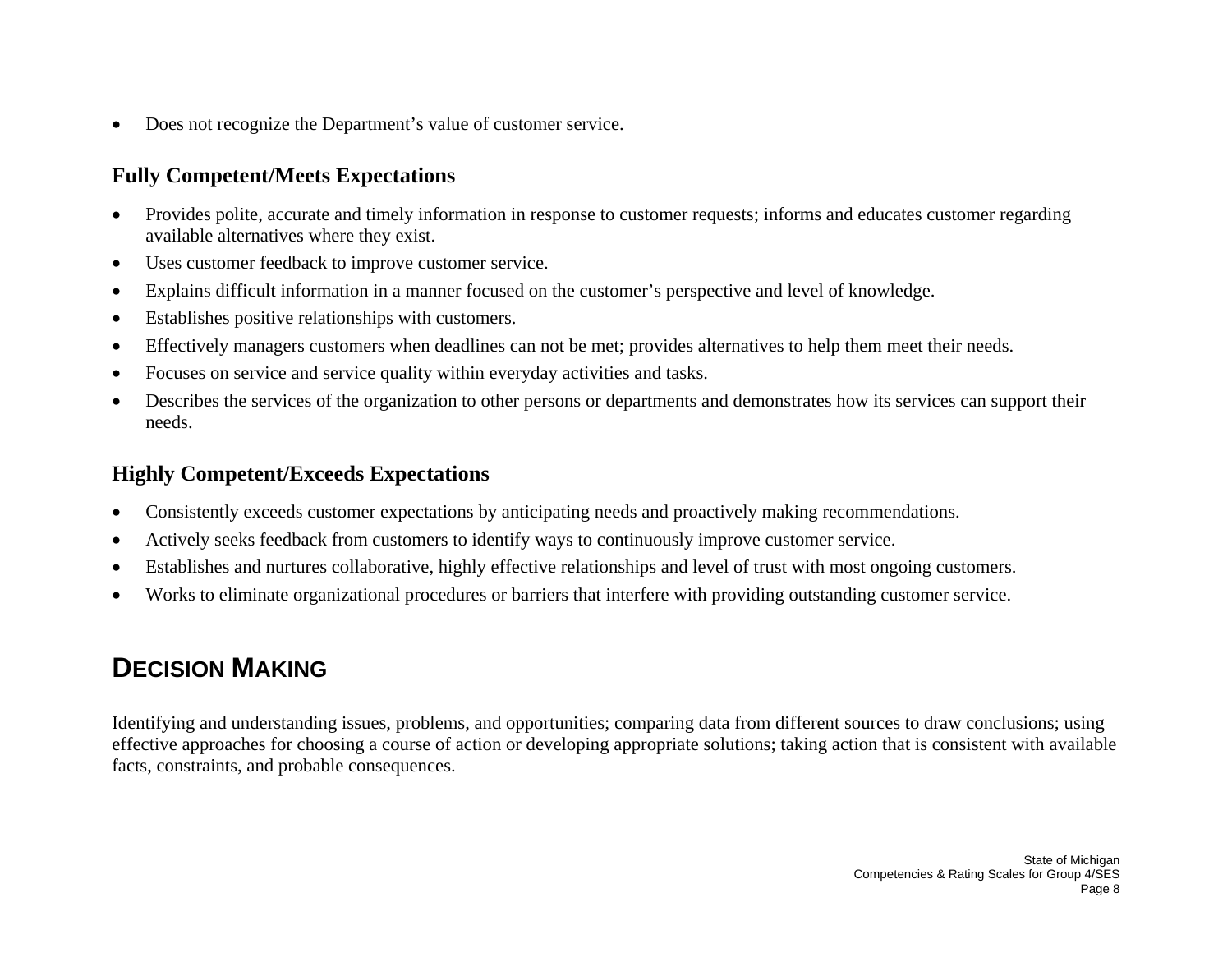#### **Needs Improvement**

- •Decisions are not made based on logical thought and analysis.
- •Sometimes fails to consider past/similar experiences or input of stakeholders in the decision making process.
- •Makes decisions in a "vacuum" without gathering facts or utilizing others' experience.
- •Fails to thoroughly think through the outcome of a decision; does not make logical inferences about the situation and outcome.
- •Quick to adopt a solution without evaluation of alternatives or potentially adverse consequences.
- •Does not make decisions in a timely manner.

## **Fully Competent/Meets Expectations**

- $\bullet$ Makes decisions based upon the application of available criteria to several viable alternatives.
- • Analyzes factors which are relevant to the decision such as the current situation and the criticality of the decision and its impact, costs, resources, and stakeholders.
- $\bullet$ Gathers information from a variety of sources prior to making a decision.
- •Successfully conducts a cost/benefit analysis in the review of potential alternatives to a given decision.
- •Clearly explains the rationale behind decisions that are made.
- •Decisions are sound, logical, realistic, and exhibit prudent risk taking.

- •Consistently demonstrates a pattern of quality decisions that reflect objective criteria and organizational needs.
- • Systematically gathers quality research, and/or assembles key information which is not immediately available but is essential to effective decision making.
- • Actively involves others in the decision making process; fully utilizes other's expertise and range of resources for developing the best solutions.
- • Makes successful decisions within short time frames or crisis situations that demonstrate an intelligent rationale, experience and judgment.
- •Convincingly explains and defends the short term and long term impact of otherwise unpopular decisions.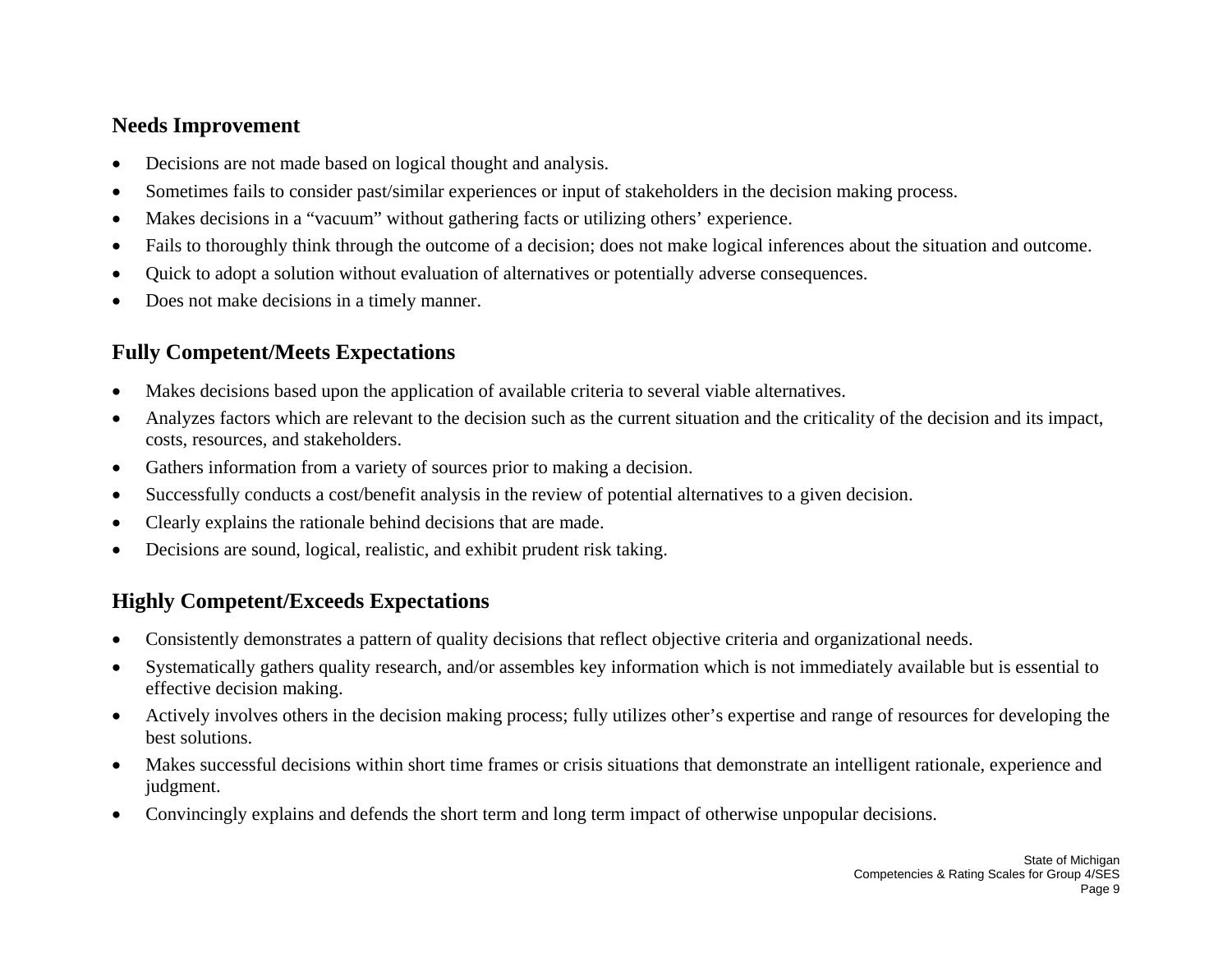## **DELEGATING RESPONSIBILITY**

Allocating decision-making authority and/or task responsibility to appropriate others to maximize the organization's and individual's effectiveness.

#### **Needs Improvement**

- • Approach is sometimes more abdication than delegation; provides limited or minimal guidance or support in the delegation of larger tasks.
- •Does not provide adequate information when delegating.
- •Micro-manages projects; subordinates primarily follow orders rather than utilize judgment and expertise.
- •Often fails to consider subordinates' other tasks and timetables in the delegation of new responsibilities and timelines.
- •Does not follow up on delegated work.

#### **Fully Competent/Meets Expectations**

- $\bullet$  Delegates projects or portions of projects to others to complete; explains expected results, monitors progress towards completion of the work.
- •Delegates effectively; team members understand their respective roles and how they work together for common objectives.
- •Consults with subordinates regarding their other projects to establish realistic timeframes for new assignment completion.
- • Assists subordinates in understanding the level of authority that accompanies a given responsibility that has been delegated to them.
- •Holds others accountable for their assignment results, whether they are positive or negative.

- • Consistently assigns work and creates project roles that balance appropriate expertise with the opportunity for professional development among staff members.
- $\bullet$  During projects which are delegated to others, actively and continually provides constructive feedback and support as needed throughout the length of the entire project.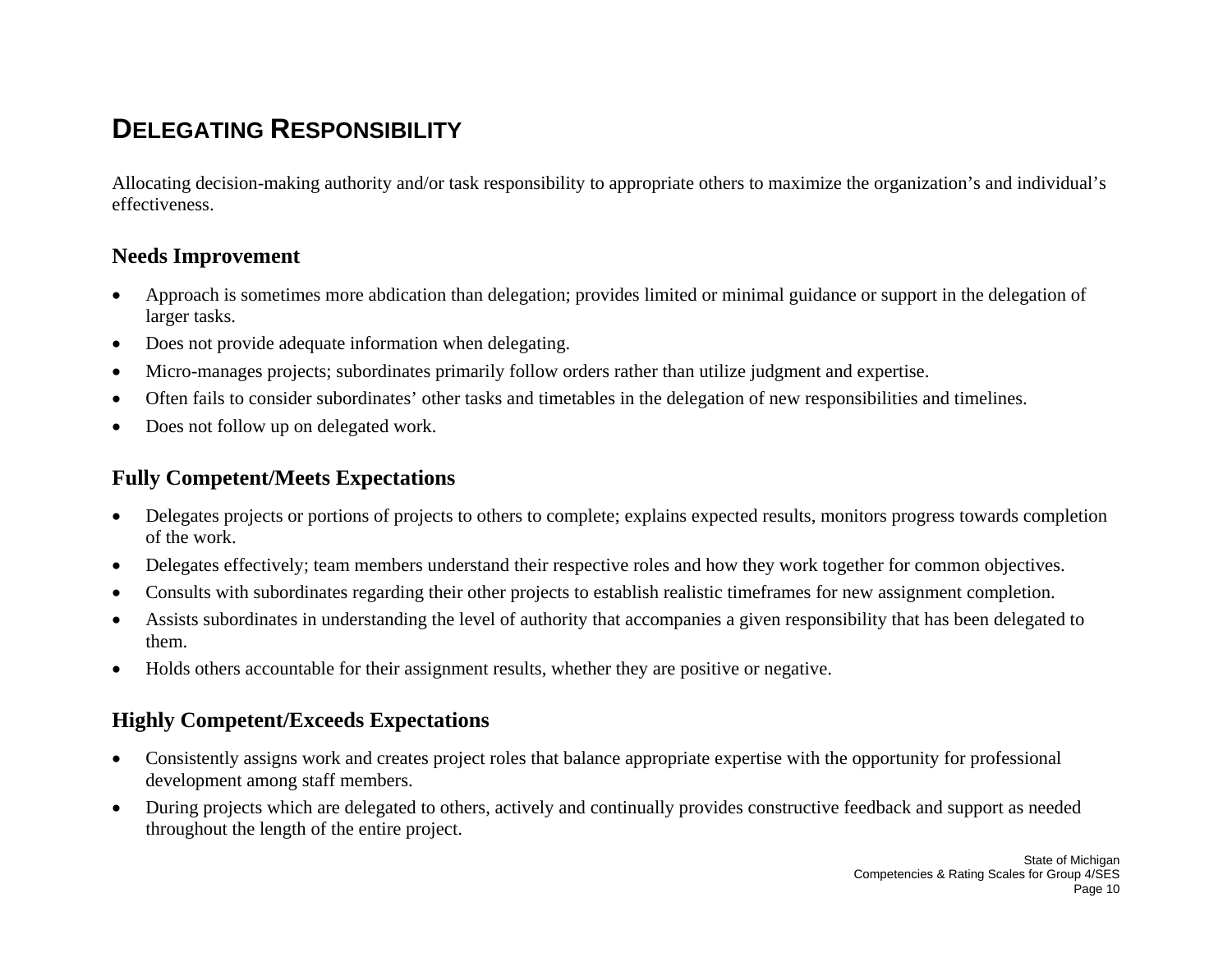- • Consistently and effectively assigns and utilizes appropriate staff and resources to complete difficult projects successfully and within schedule.
- $\bullet$  Provides support and necessary expertise in large tasks that have been delegated; works to eliminate large barriers when they arise.

## **DEVELOPING A SUCCESSFUL TEAM**

Using appropriate methods and a flexible interpersonal style to help develop a cohesive team; facilitating the completion of team goals.

#### **Needs Improvement**

- •Often fails to build consensus in team thoughts and actions; key objectives are not understood by or acted upon by team members.
- •Does not allow full team involvement; team members may generate ideas but the leader makes all relevant decisions.
- •Ignores dissention; doesn't attain full team participation; allows one or more team members to unduly influence others.
- •Unable to diagnose concerns and apply corrective measures when team becomes sidetracked.
- • Fails to provide the structure or support necessary for the team to function effectively; does not explain team goals and objectives and individual roles.

#### **Fully Competent/Meets Expectations**

- •Brings individuals together who effectively work towards solving a problem or goal.
- •Addresses and mitigates diversionary influences from those whose interests may differ from the team's.
- •Knowledgeable of team member's strengths and allocates tasks that they are most likely to perform successfully for the team.
- •Establishes team objectives and defines deliverables.
- •Monitors team progress towards goals and regularly provides feedback to the team regarding the progress.
- •Works to resolve disagreements that may arise among team members.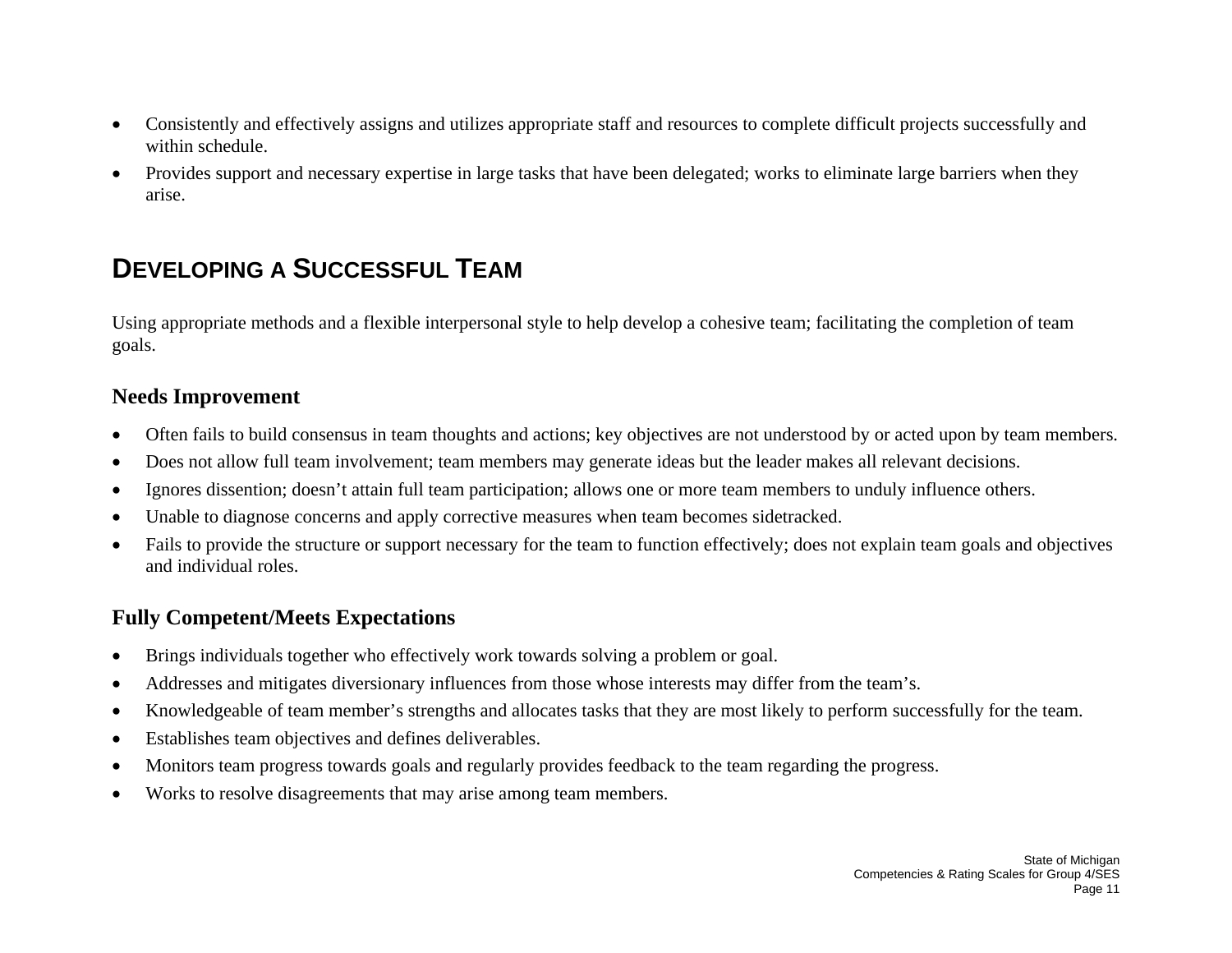#### **Highly Competent/Exceeds Expectations**

- •Builds a team committed to the common goal or vision; team solutions are of outstanding quality.
- • Creates an environment where team members openly and visibly accept difference in approaches; values opinions of others and acts accordingly.
- • Consistently establishes team objectives, defines deliverables, outlines boundaries, identifies possible resources and articulates team objectives relative to broader mission.
- • Teaches/encourages trust and team member problem resolution. Assists team members to resolve differences/conflicts on their own.
- •Leads by personal example – demands and demonstrates high levels of team commitment.

# **FACILITATING CHANGE**

Encouraging others to seek opportunities for different and innovative approaches to addressing problems and opportunities, facilitating the implementation and acceptance of change within the workplace.

## **Needs Improvement**

- •Fails to modify work practices and hold others accountable to changes that are adopted by the organization.
- •Resists discussing changes or modifications proposed by others to improve work or change the organization.
- •Does not take ownership of change; presents change as coming from an outside source.
- •Does not seek information to understand that changes are occurring and how they will impact the job and the organization.
- •Communicates change in a negative manner; discourages others from taking a new approach to work activities.
- •Does not encourage staff members to support change initiatives; infrequently communicates change information to staff members.

## **Fully Competent/Meets Expectations**

•Acknowledges, explains and provides support for changes regardless of own preferences and priorities.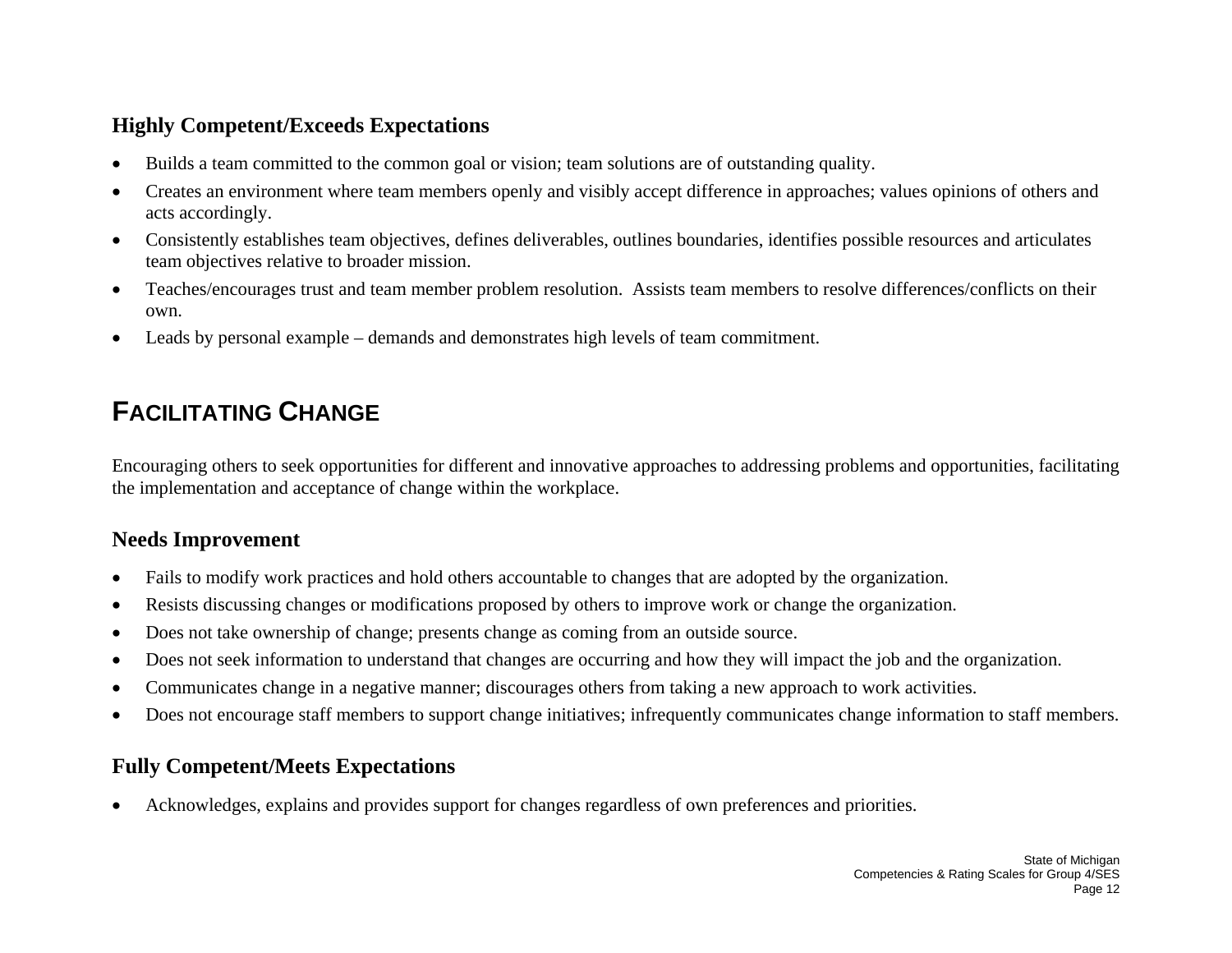- $\bullet$ Helps others maintain composure during changes.
- •Actively considers and openly discusses changes or modifications that are proposed by others.
- • Communicates organizational changes that are occurring to staff members; explains the purpose and benefit of the changes to others.
- •Encourages others to critically examine current work problems and processes and to develop recommendations for changes.

## **Highly Competent/Exceeds Expectations**

- •Fosters a cultural work environment of open and ongoing receptivity to change and constant improvement.
- •Recognizes changing stakeholder needs and proactively implements changes in the organization that will support those needs.
- •Embraces a leadership role in piloting and successfully implementing new approaches to achieve organizational goals.
- • Effectively anticipates and facilitates change; shares the change with other parts of the organization and invites others to participate in the change process.
- • Consistently monitors and incorporates external changes impacting own operations and practices; serves as an advocate for positively responding to incorporated changes.
- • Acts to implement changes over the long-term until they are fully institutionalized; monitors the changes and rewards people assisting the change and effectively deals with those who do not support the change.

## **INNOVATION**

Generating innovative solutions in work situations; trying different and novel ways to deal with work problems and opportunities.

- •Resists new and better ways of solving problems or completing tasks and relies upon existing procedures.
- •Does not challenge the efficiency of processes or make recommendations for improvements.
- •Discourages new ideas and approaches.
- $\bullet$ Not usually able to produce fresh, relevant ideas in response to defined opportunities, problems, or situations.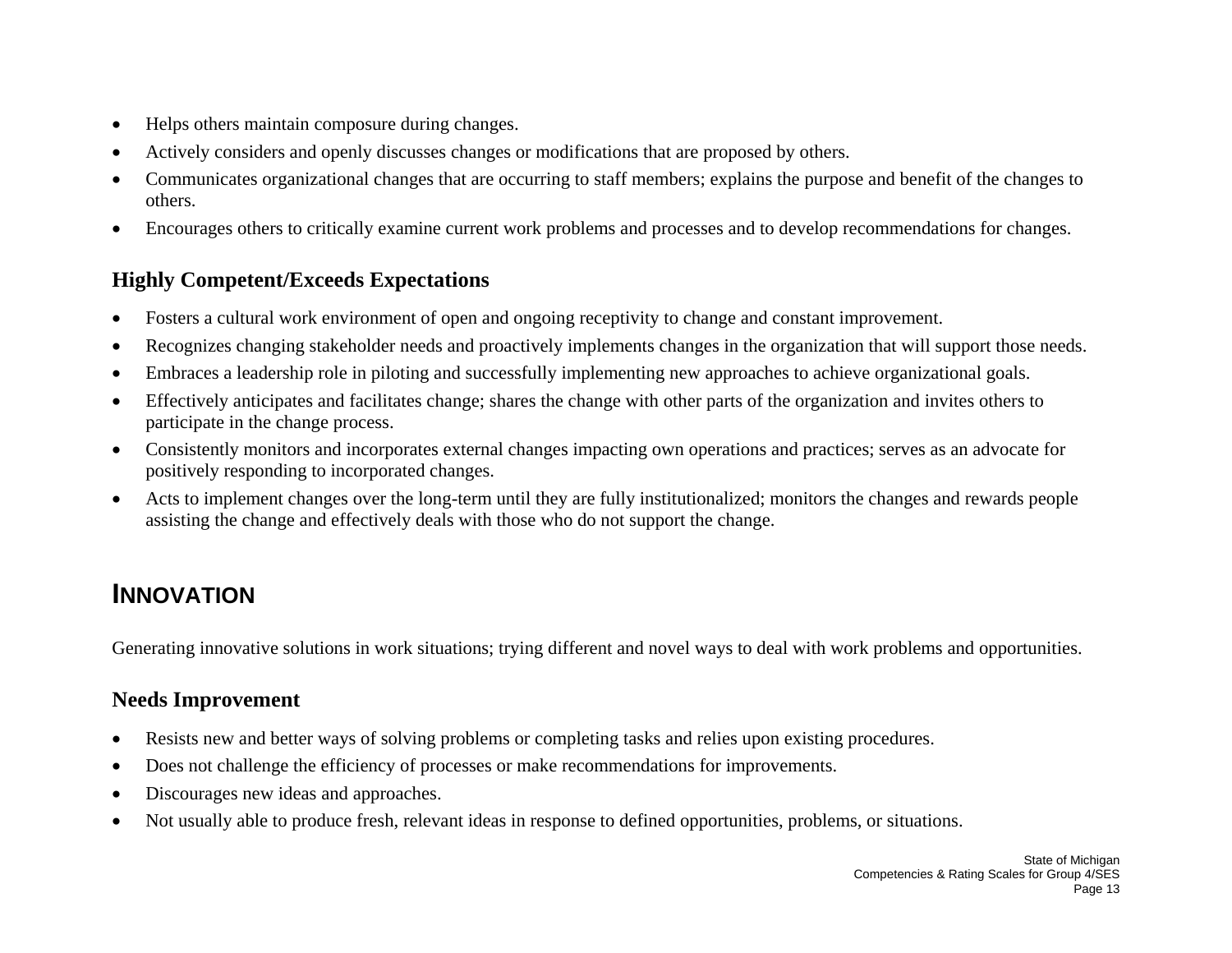#### **Fully Competent/Meets Expectations**

- •Considers external and non-conventional practices and approaches in the development of alternatives.
- •Seeks and is open to new approaches and alternatives that meet organizational goals and objectives.
- •Integrates existing effective approaches with less conventional approaches to improve efficiency or productivity.
- •Is willing to take risks associated with new approaches.
- •Supports continuous learning and keeping abreast of new developments that may impact the organization.

## **Highly Competent/Exceeds Expectations**

- •Exhaustively researches outside information and resources in the development of unique solutions to emerging concerns.
- • Effectively identifies and draws out new ideas and concepts from individuals who are otherwise less creative or reluctant to consider innovative ideas or approaches.
- •Develops highly creative alternatives to problems that address the shortcomings of more apparent or conventional alternatives.
- • Creates an atmosphere where innovation is championed, rewarded, and expected of each individual; encourages calculated risk taking by others.
- •Actively seeks and applies new technology to improve processes and performance.

# **LEADING THROUGH VISION AND VALUES**

Keeping the organization's vision and values at the forefront of associate decision making and action.

- •Unable to readily articulate vision and values, and how these impact various situations.
- •Acts in a manner that is not consistent with the vision and values; criticizes or undermines vision and values.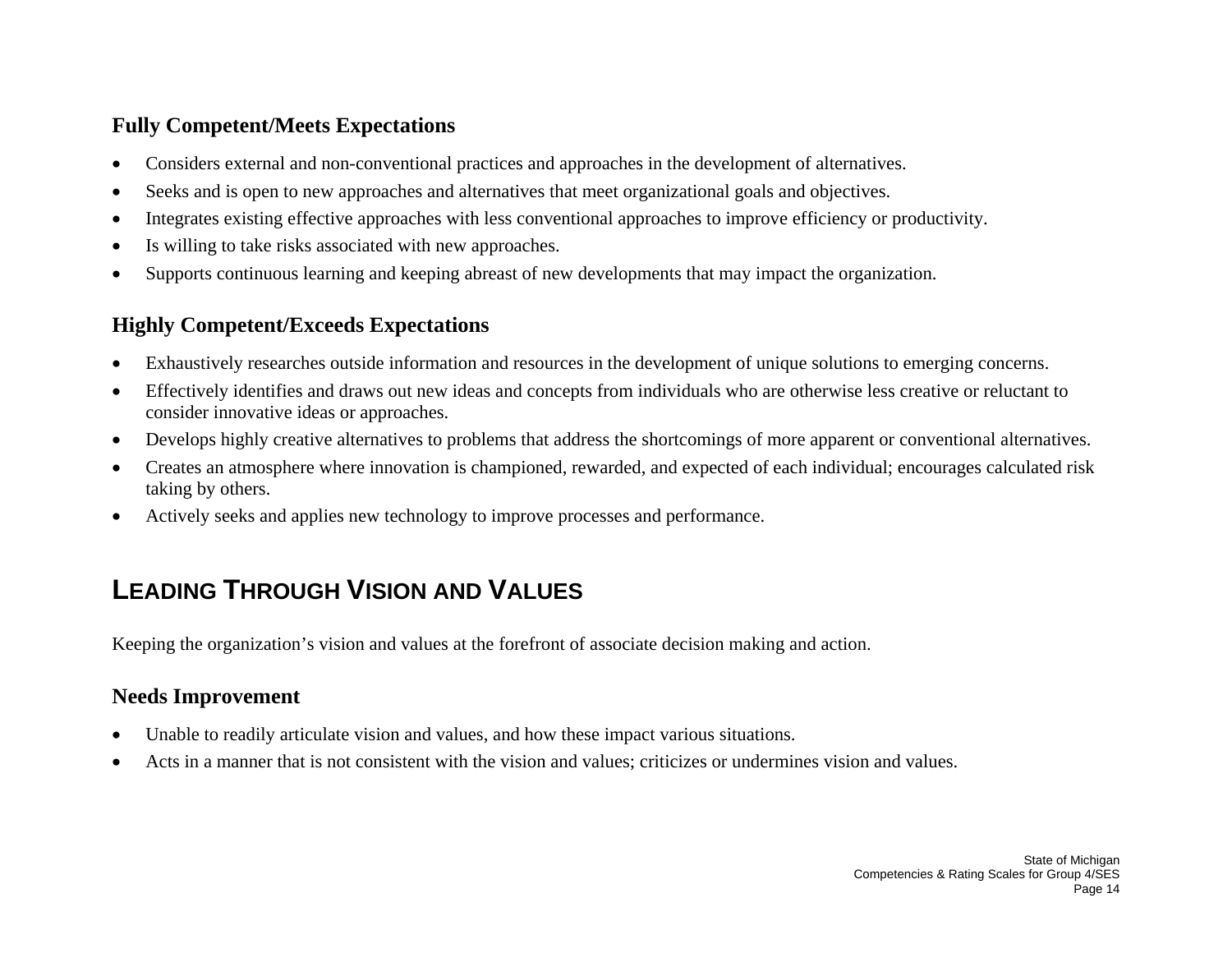- • Attributes vision and values as not being relevant to the work group; does not show ownership and support for the vision and values (e.g., using language such as "they" suggesting that the vision and values are coming from the central office, or other managers).
- •Does not demonstrate any relationship between the vision and values and decision making.

### **Fully Competent/Meets Expectations**

- •Stays abreast of and discusses relevance of State's vision and values with staff as to various operational functions.
- • Ensures that staff and other members understand the organization's vision and values; engages in discussion and communication around the vision and values.
- •Ensures that broad efforts and directives within operations are in regular compliance with vision and values.
- •Communicates the vision and values when engaging in activities outside of the organization.
- $\bullet$ Ensures unit's goals and objectives are consistent with and are achieving the vision and values of the organization.

### **Highly Competent/Exceeds Expectations**

- •Consistently and openly models and reflects the organization's visions and values in everyday activities and behaviors.
- • Promotes staff understanding of the connection between vision and values and work assignments; translates the vision and values into planning and goals.
- •Links new initiatives to the vision and values and shows how they support the vision and values.
- • Assumes a leadership role in translating the organization's vision and values for employees, customers and other stakeholders; rewards employees whose actions support the vision and values.
- $\bullet$ Challenges others to act consistently with the values; constantly reinforces the values in communication.

# **PLANNING AND ORGANIZING WORK**

Establishing courses of action for self and others to ensure that work is completed efficiently.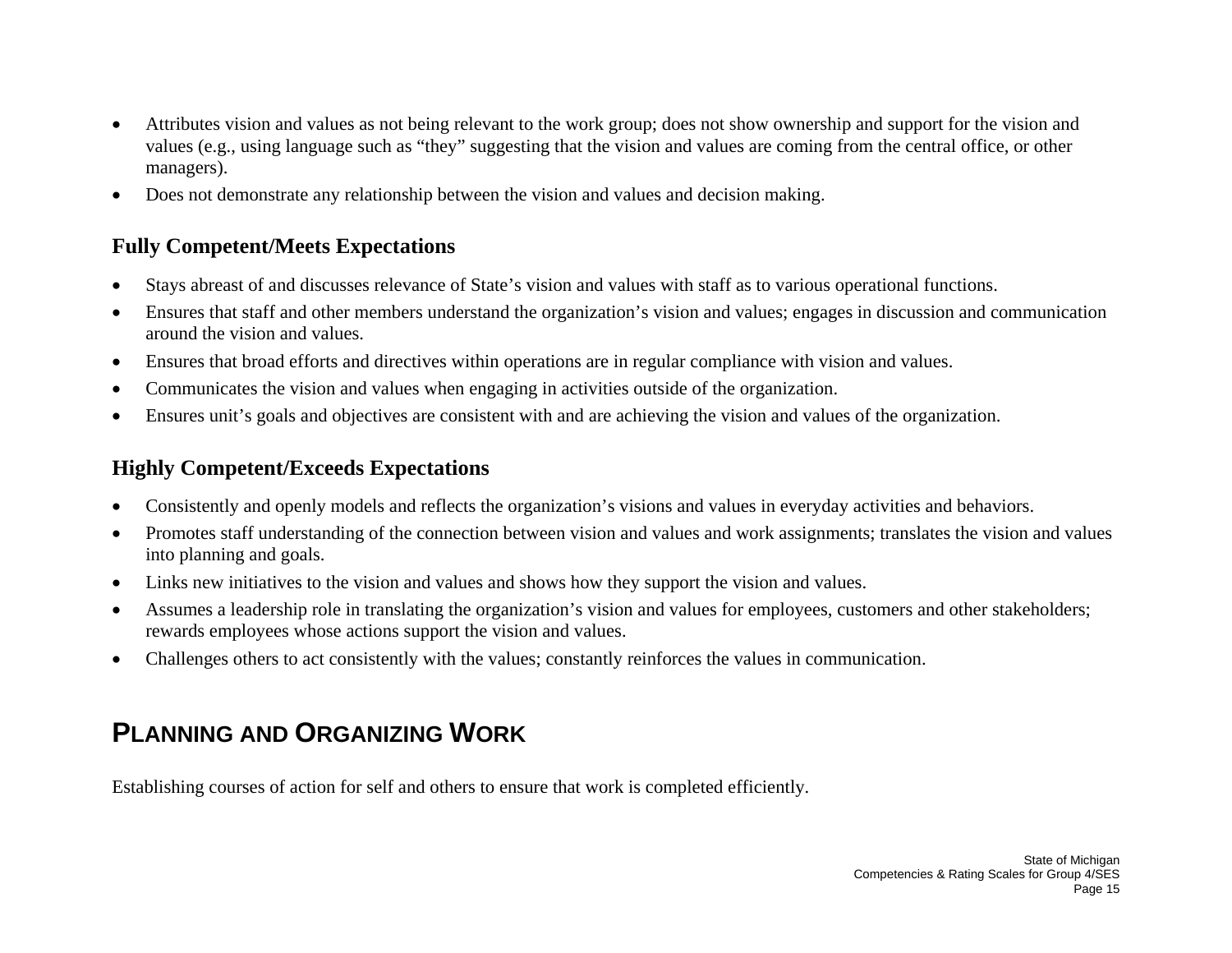#### **Needs Improvement**

- •Does not manage time well on everyday tasks; fails to plan and allocate time and resources appropriately.
- •Often conducts tasks on a fragmented basis, restricting efficiencies that can result from a planned or integrated approach.
- • Encounters an unusually high number of unexpected setbacks or restrictions that often delay project success or completion within projected timeframe.
- •Has difficulty prioritizing actions; needs a great deal of direction around what to do and when.
- •Produces work plans which are incomplete and unrealistic; major activities or steps are not included.

## **Fully Competent/Meets Expectations**

- $\bullet$  Determines and prioritizes specific work tasks and available resources to ensure timely completion of most important work assignments.
- •Develops action plans that save time and more effectively utilize existing staff and/or physical resources.
- •Respects and factors own and others' existing projects into determination of realistic timeframes.
- •Effectively prioritizes and re-organizes work activities as the situation of task requirements change.
- •Can readily and accurately identify staff capabilities and availability/capacity in allocating resources for proposed assignment.
- •Anticipates and plans for steps which will be necessary to complete the work; considers resources and possible obstacles.

- $\bullet$  Attains consistent pattern of successful project completion utilizing minimal or optimal resources and within or ahead of established timeframes.
- $\bullet$  Track record of integrated planning approach to operations, including sharing successful planning techniques with staff members and broader department operations.
- $\bullet$  Develops comprehensive and accurate work plans; organizes staff and resources most efficiently to meet the objectives of the plan; plans are flexible to allow for contingencies and obstacles that may occur.
- $\bullet$  Demonstrates excellent prioritization skills despite a high volume of work; constantly evaluates priorities in order to accomplish all work successfully.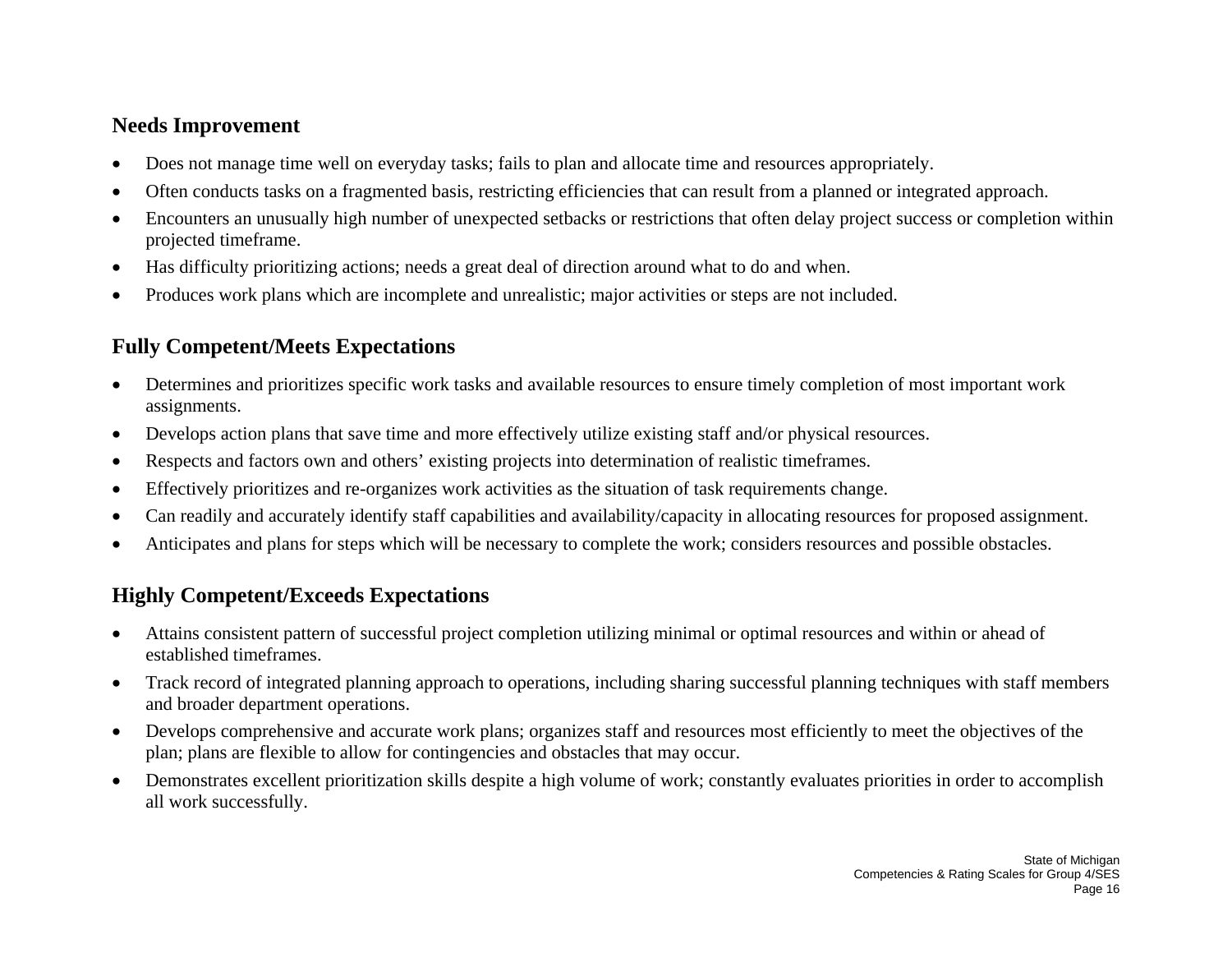## **STRATEGIC PI ANNING**

Obtaining information and identifying key issues and relationships relevant to achieving a long-range goal or vision; committing to a course of action to accomplish a long-range goal or vision after developing alternatives based on logical assumptions, facts, available resources, constraints, and organizational values.

#### **Needs Improvement**

- •Unable to readily articulate how current goals contribute to the broader strategic direction of the organization.
- •Conducts annual goal setting without full consideration of broader strategic objectives of the organization.
- • Excessively focuses attention and resources on short-term needs while failing to prepare for long term needs and challenges to the department or organization.
- • Does not consider future changes (e.g., business environment, regulatory, technological, people) that will impact the work group and organization.

## **Fully Competent/Meets Expectations**

- •Gathers and organizes departmental information and prospective evaluation data relative to strategic objectives.
- • Integrates annual goal setting with strategic directives; can explain and justify each goal's contribution to broader organizational strategy.
- • Initiates summary updates to executive management regarding goal implementation, contribution to and implications for organization's strategic objectives.
- $\bullet$  Understands the big picture of the organization and how the various units and departments are inter-related in order to support the achievement of the organizational objectives.
- $\bullet$ Balances the need to meet short-term goals and objectives with the long term needs and strategies of the organization.

### **Highly Competent/Exceeds Expectations**

 $\bullet$  Champions the organization's long-term goals and strategies; initiates programs and services in the unit that contribute to the organization's long-term strategy.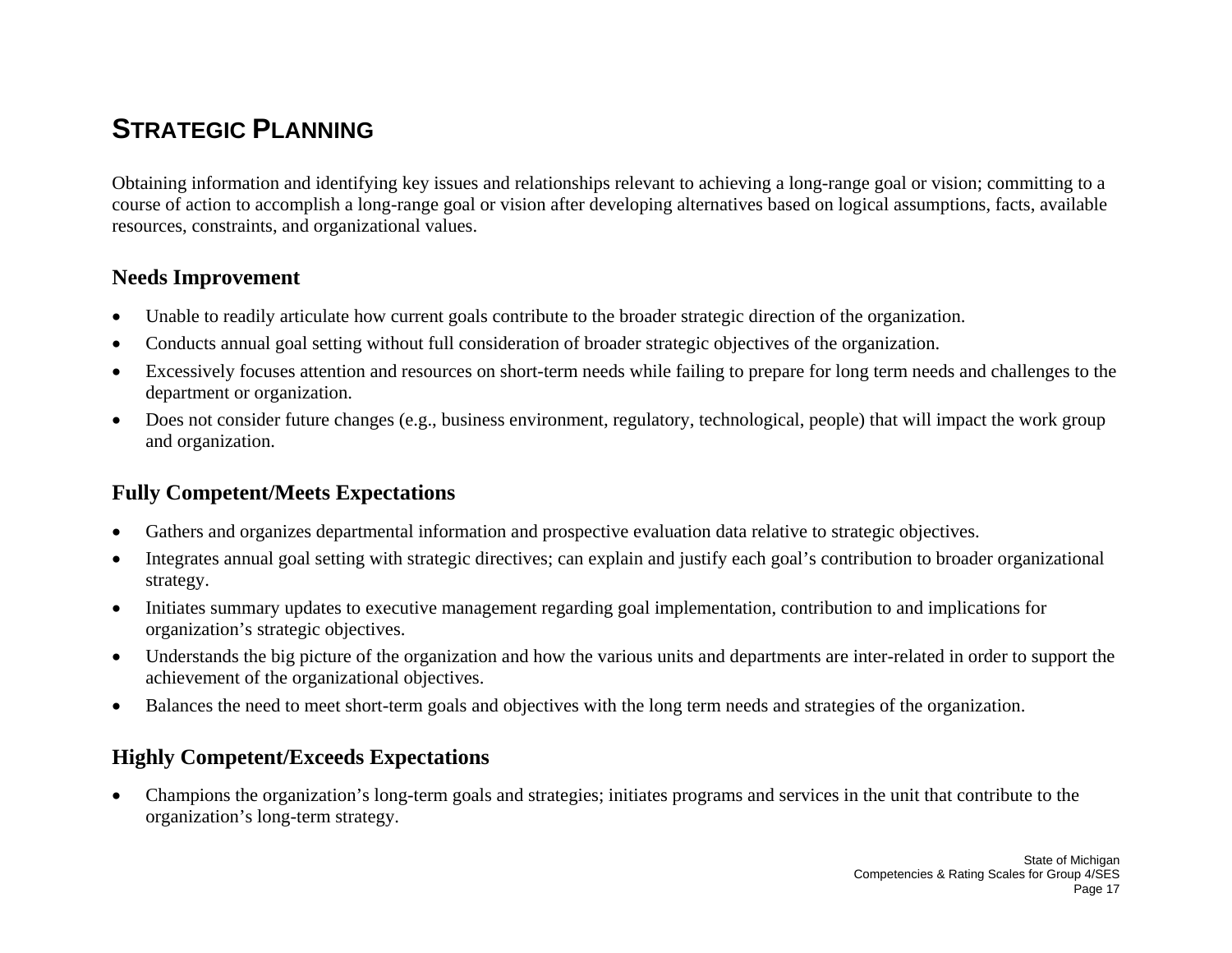- • Actively reviews department and individual goal attainment to ensure that they are supporting the strategic directives of the organization.
- • Identifies where improvements are needed to meet long-term strategies and effectively and efficiently uses resources to achieve the strategic goals.
- $\bullet$  Considers the impact of future trends and external factors in strategic plans and initiatives. Continuously explores the external environment for future changes.
- •Partners in the creation of organizational strategies (e.g., best practices).

## **TECHNICAL/PROFESSIONAL KNOWLEDGE AND SKILLS**

BARS are not available for this competency. Behaviors should be specific to the individual job.

## **VALUING DIVERSITY AND INCLUSION**

Actively appreciating and including the diverse capabilities, insights, and ideas of others and working effectively and respectfully with individuals of diverse backgrounds, styles, abilities, and motivations.

- •Not able to articulate an understanding of the value of diversity and inclusion throughout the department.
- •Does not offer educational or development opportunities tied to diversity and inclusion throughout the department.
- •Uses offensive or exclusionary communication.
- •Fails to advocate the concept of diversity and inclusion.
- •Does not motivate individuals or groups to endorse and implement diversity and inclusion.
- •Does not take action to evaluate and promote diversity and inclusion in the workplace.
- •Does not support the progress and professional development of others in the department regardless of diversity.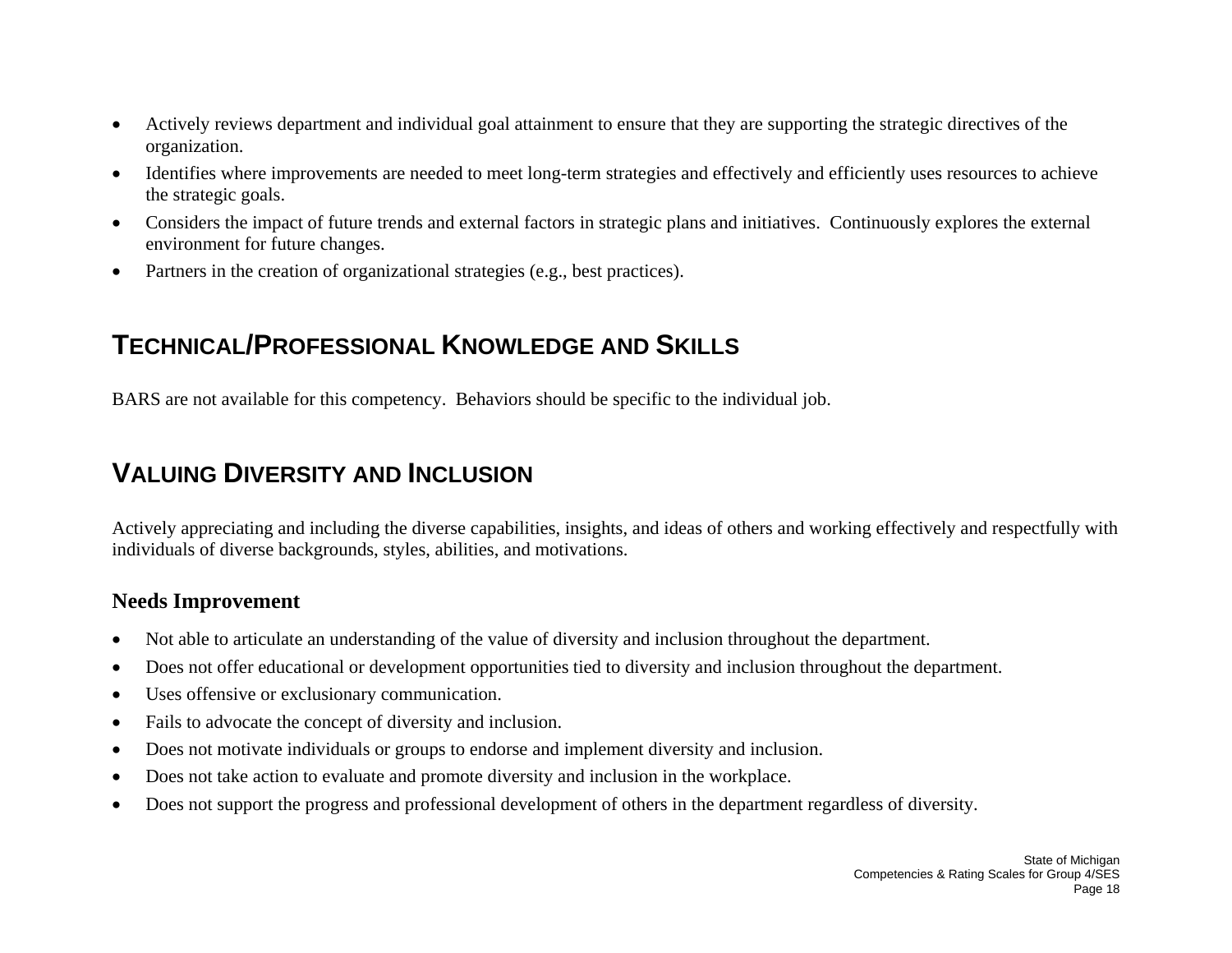- $\bullet$ Does not treat all individuals or groups respectfully.
- •Does not understand how personal values and biases can impact behavior.
- •Does not sufficiently strive to understand others' backgrounds, styles, abilities, and motivations.

### **Fully Competent /Meets Expectations**

- • Able to articulate an understanding of the value of diversity and inclusion throughout the department as well as models behavior that supports diversity and inclusion.
- •Offers educational and development opportunities tied to diversity and inclusion throughout the department.
- •Communicates in positive, non-offensive and inclusive terms with all people regardless of background or diversity.
- •Advocates the concept of diversity and inclusion.
- •Motivates individuals and groups to endorse diversity and inclusion.
- •Takes some action to evaluate diversity and inclusion in the workplace.
- •Supports the progress and professional development of others in the department regardless of diversity.
- •Treats individuals and groups respectfully regardless of diversity.
- •Understands how personal values and biases could impact behavior.
- •Strives to understand others' backgrounds, styles, abilities, and motivations.

- • Able to articulate an understanding of diversity and inclusion while also helping to shape a vision of the importance and impact of diversity and inclusion to the success of the department and models behavior that supports diversity and inclusion.
- • Assists in developing innovative educational and development opportunities tied to diversity and inclusion throughout the department.
- $\bullet$  Communicates in positive, non-offensive and inclusive terms with all people regardless of background or diversity, and appropriately expresses disapproval of offensive communications by others.
- •Articulates and promotes the vision of diversity and inclusion.
- •Motivates and recognizes individuals and groups who endorse and implement diversity and inclusion.
- •Consistently takes actions to evaluate and increase diversity and inclusion in the workplace.